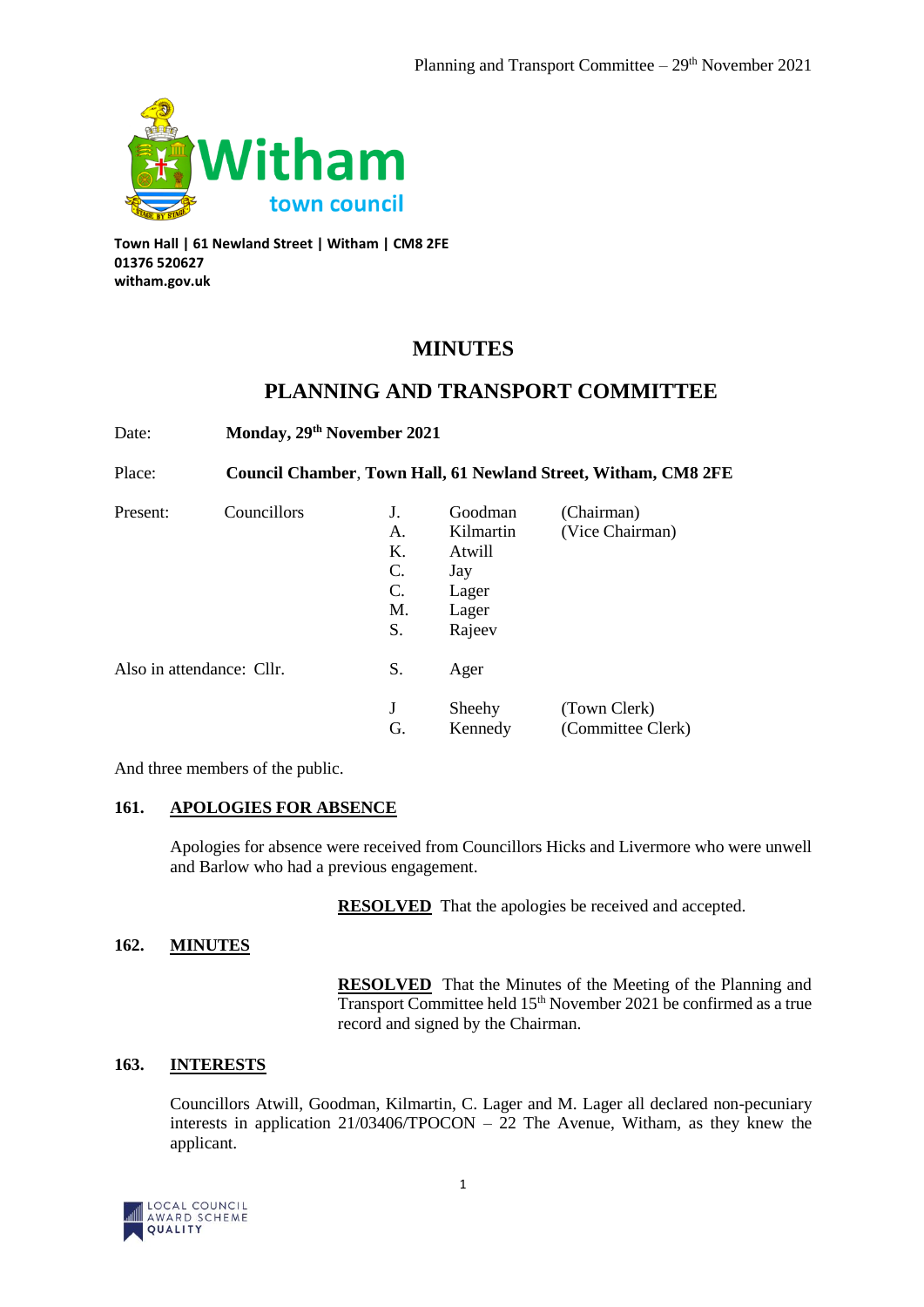### **164. QUESTIONS AND STATEMENTS FROM THE PUBLIC**

Sue Warrior spoke about application 21/03345/HH – 8 Juniper Crescent, Witham. She explained that she lived next door and was concerned about potential overlooking from an upstairs window in the proposed extension. She said that the extension was also set at the same height of the existing roof line and front of the building giving a terraced effect.

The Chairman thanked Ms Warrior for her comments which would be considered by the Committee.

Councillor Ager explained that over a year ago she had reported to the Enforcement Team at Braintree District Council that a single storey extension had been built without planning consent at 111 Chelmer Road, Witham. The application was only now being considered and she believed it disgraceful that the Planning Authority had taken a year to take enforcement.

The Chairman thanked Councillor Ager for her comments.

# **165. PLANNING OFFICER'S REPORT**

The Planning Officer drew Members' attention to a bus driver shortage and as a consequence some of the Stephensons services may be affected.

She explained that whilst a Planning and Transport Committee Meeting had been scheduled for Monday, 20<sup>th</sup> December 2021 she was hopeful that all applications needing a response before the New Year could be considered at the next Meeting on Tuesday, 14th December 2021.

**RESOLVED** That the information be received and noted.

#### **166. PART 1 APPLICATIONS**

| 21/03345/HH | <b>8 Juniper Crescent</b><br>Two-storey side, single storey rear and front porch extensions                                                                                                                                 |
|-------------|-----------------------------------------------------------------------------------------------------------------------------------------------------------------------------------------------------------------------------|
|             | Members were mindful of the potential for overlooking into the<br>adjacent conservatory but were divided regarding a decision.                                                                                              |
|             | <b>NO OBJECTION</b> subject to changes in the window layout<br>to prevent overlooking from the rear window and for<br>mitigation to reduce the terraced effect by setting back the<br>extension and reducing the roof line. |
| 21/03128/HH | 111 Chelmer Road, Witham<br>Single storey rear extension                                                                                                                                                                    |
|             | <b>NO OBJECTION</b>                                                                                                                                                                                                         |
| 21/03346/HH | 9 Armond Road, Witham<br>Single storey rear extension                                                                                                                                                                       |
|             | <b>NO OBJECTION</b>                                                                                                                                                                                                         |
| 21/03362/HH | <b>68 Juniper Crescent, Witham</b><br>Single storey side extension                                                                                                                                                          |

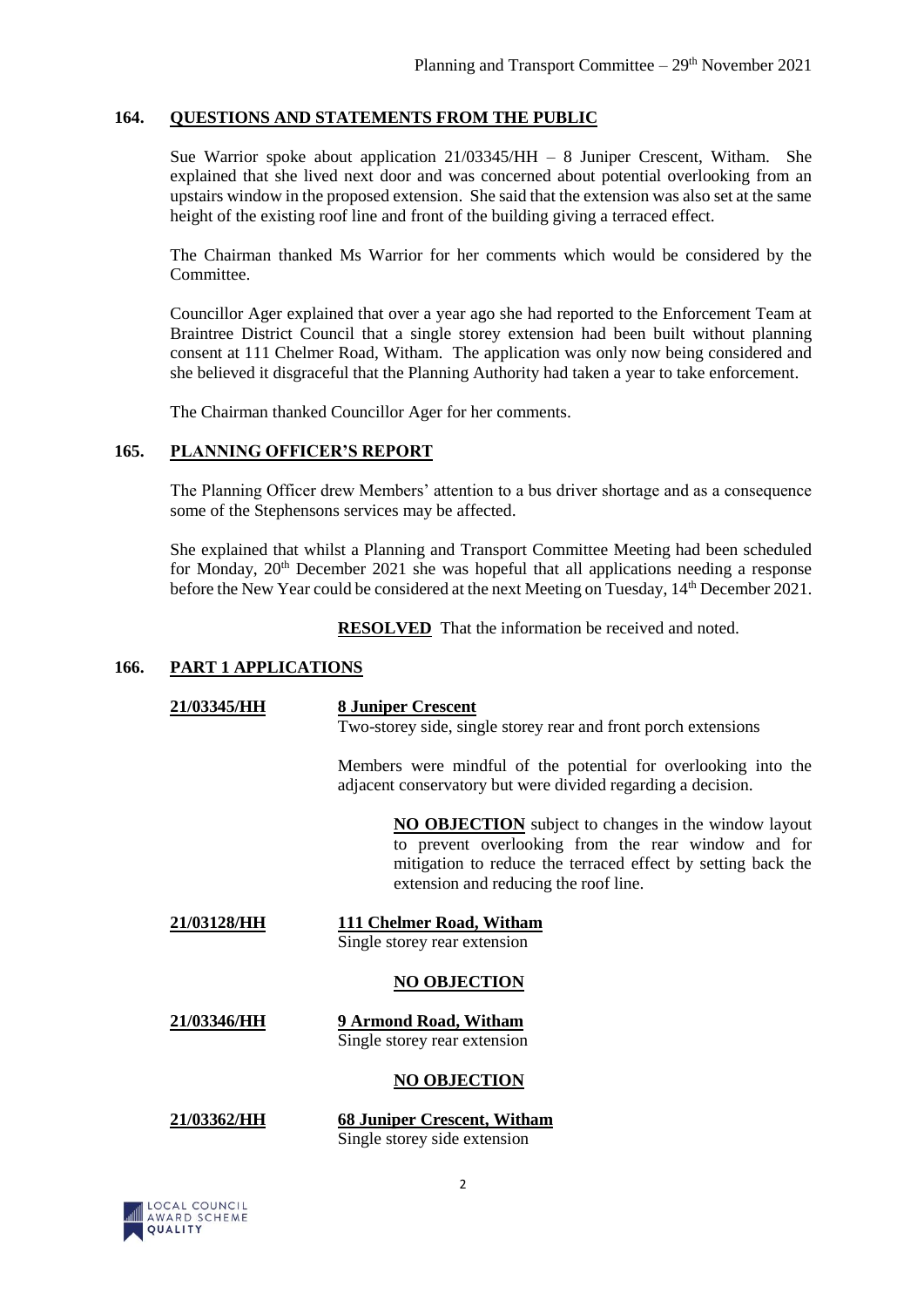## **NO OBJECTION**

## **167. PART 2 APPLICATIONS**

#### **21/03283/TPOCON 38 The Avenue, Witham**

Carry out works to trees in a Conservation Area

The Tree Warden has advised that as there were no details about planting replacement trees this application should be refused.

> **RECOMMEND REFUSAL** on the grounds that there were no details about planting replacement trees and the advice of the District Council's Landscape Officer.

## **21/03406/TPOCON 22 The Avenue, Witham**

Notice of Intent to carry out works to trees in a Conservation Area

Councillors Atwill, Goodman, Kilmartin, C. Lager and M. Lager had declared interests.

The Planning Officer explained that the proposed work was general tree maintenance.

> **NO OBJECTION** subject to the advice of the District Council's Landscape Officer.

#### **21/02843/FUL Elmbeck Logistics Centre, Crittall Road, Witham** Erection of a temporary warehouse (Use Class B8) building for a period of  $2 - 4$  years

#### **RECOMMEND APPROVAL**

#### **168. REVISED PLANS**

There were no revised plans to consider.

#### **169. 21/00059/VAR – Morrisons Supermarket, Braintree Road, Witham**

An email was received from Peacock and Smith in relation to the above planning application seeking consent not to provide a vehicular access from the mini roundabout by Morrisons to Cut Throat Lane as required by the Planning Inspector.

Members felt strongly that despite the support given by the Town Council when this application went to Appeal, Morrisons wanted to renege on its obligations under Section 106 and the emerging Local Plan. It was agreed to strongly object to the proposal.

> **RESOLVED** That the email be received and a response be made explaining that the suggestion not to provide a vehicular access was totally unacceptable and would be strongly opposed by the Town Council.

#### **170. DECISIONS**

The decisions on Planning Applications pertaining to Witham were received.

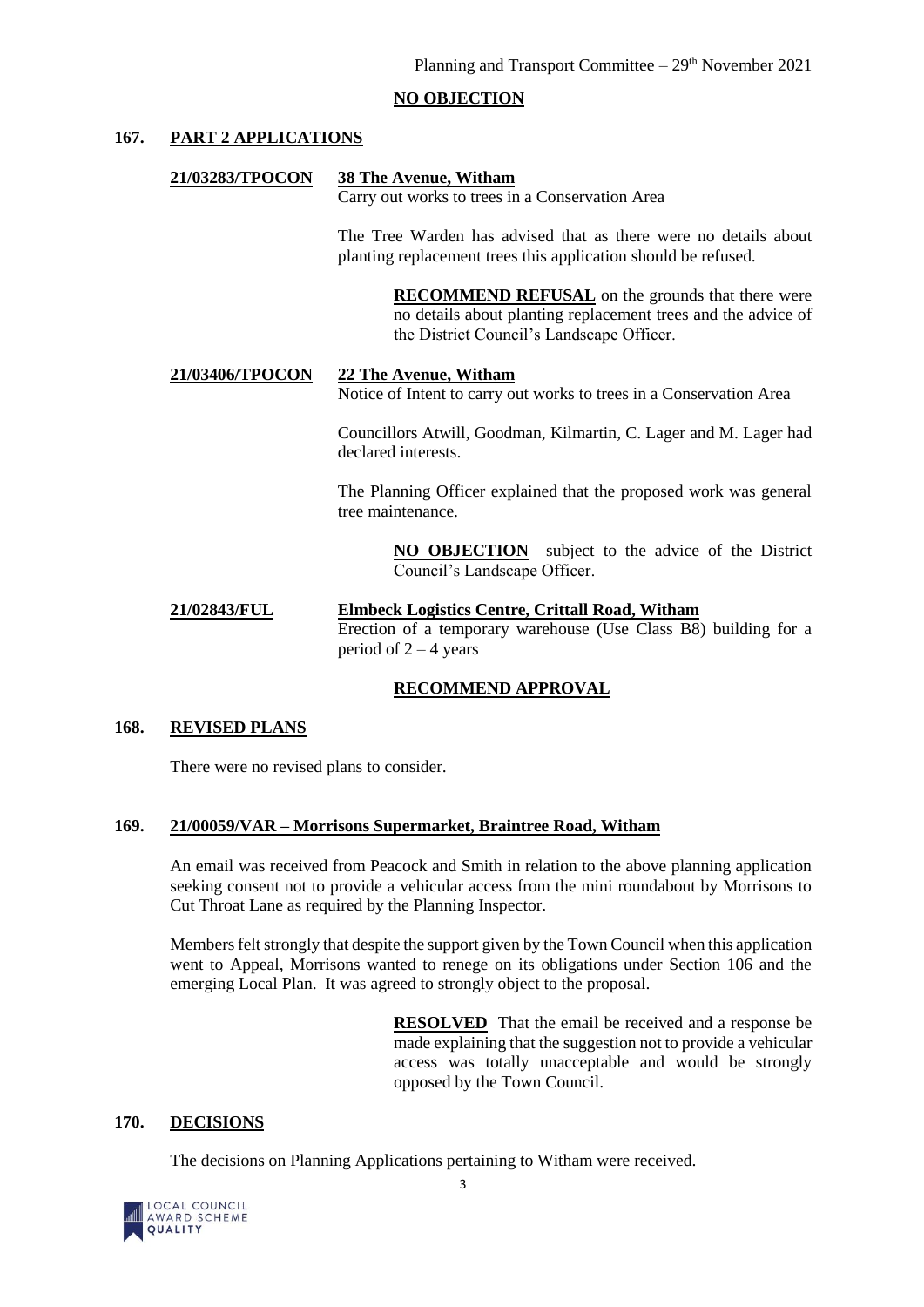**RESOLVED** That the decisions be received and noted.

## **171. STREET NAMING**

Members were asked to consider naming the access road to the Churchill development after the late Paul Ryland.

Members were informed that Paul's family were in agreement to the suggestion.

**RESOLVED** That the access road to the Churchill development be named after Paul Ryland.

## **172. IVY CHIMNEYS DEVELOPMENT**

An email was received from a resident expressing concern on the removal of the hedge between the Ivy Chimneys development and Augustus Way.

The Planning Officer had tried to contact the resident to ascertain further information and it was agreed to wait until a response had been received.

**RESOLVED** That a response be awaited.

## **173. DRAFT BUDGET AND CORPORATE STRATEGY**

Members were asked to consider the Corporate Strategy and the draft budget for 2022/2023.

Members understood that grants would be available as the Neighbourhood Plan progressed and that a budget might be required for Vehicle Activated Signs in due course.

> **RESOLVED** That the Corporate Strategy and draft Budget be received and noted.

## **174. VEHICULAR ACTIVATED SIGNS**

(a) Details of the new Essex County Council scheme for the introduction of VAS by Town and Parish Councils were received.

Members suggested that it would be important to identify the problem first but were supportive of VAS being installed. The suggestion was made that the public should be consulted through social media and The Voice.

> **RESOLVED** That the problem areas be identified and public consultation be carried out.

> **RESOLVED** That a decision on the installation of VAS be taken by Town Council.

(b) Members noted that despite several enquiries and the assistance of Essex County Councillor Louis, recent speed surveys had still not been received.

> **RESOLVED** That the information be received and the Local Highways Panel contacted to ascertain recent results of speed surveys.